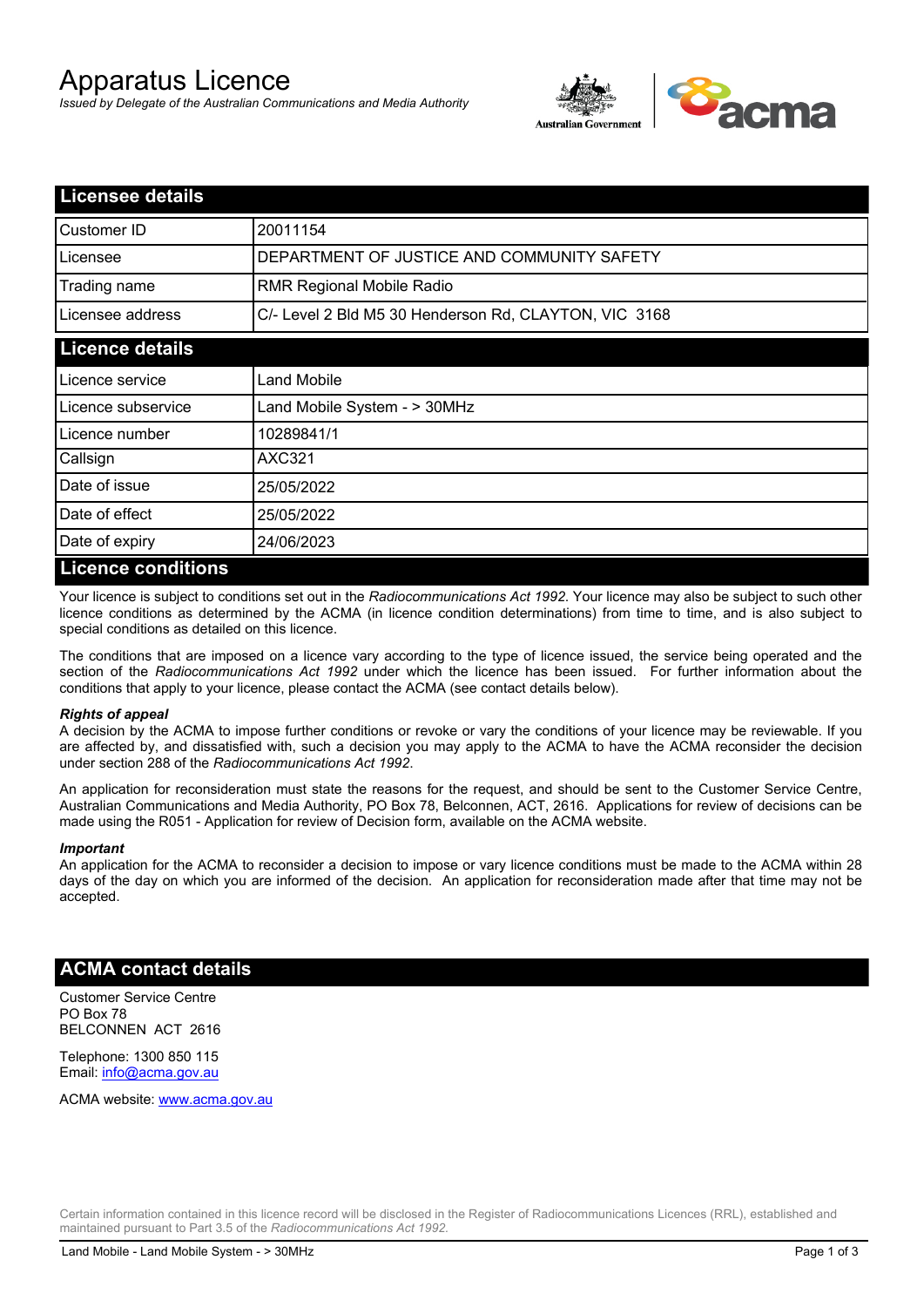## **Advisory Notes applying to licence no.: 10289841/1**

Conditions applicable to the operation of Land Mobile System station(s) authorised under this licence can be found in the Radiocommunications Licence Conditions (Apparatus Licence) Determination and the Radiocommunications Licence Conditions (Land Mobile Licence) Determination. Copies of these determinations are available from the ACMA and from the ACMA home page (www.acma.gov.au).